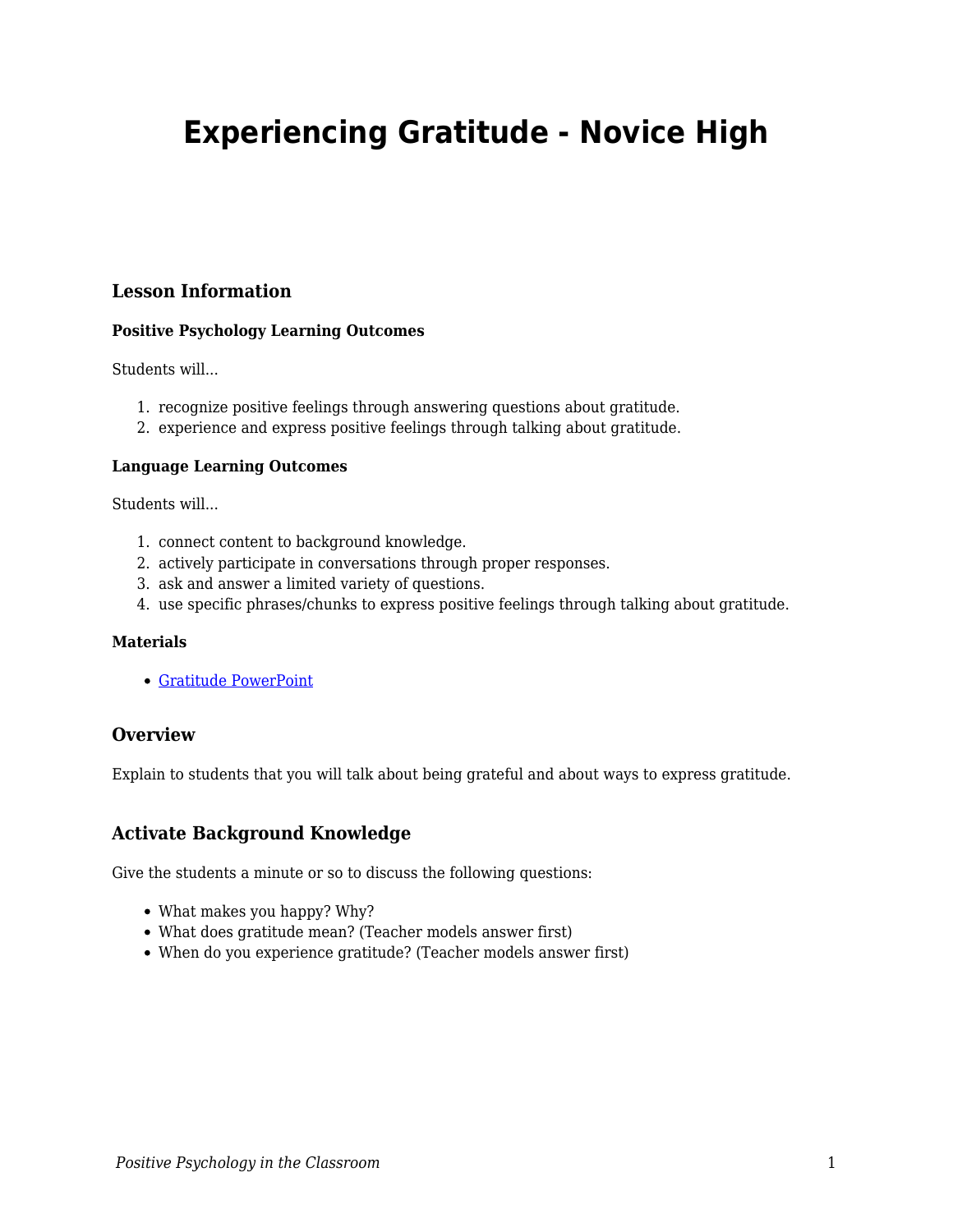## **Activity 1: Vocabulary/Speaking**

Present lexical family: gratitude (n.)/thankfulness, grateful (adj.)/thankful, to be grateful (v.)/thankful, gratefully (adv.)/thankfully

- Definitions and examples:
	- $\circ$  *Gratitude/thankfulness* = the feeling of being happy because of something
		- Ex: I feel gratitude because of/for my family.
	- *(To be) Grateful/Thankful* = happy because of something
		- Ex: I am grateful/thankful for my family.
	- $\circ$  Gratefully/Thankfully = in a grateful manner
		- Ex: Thankfully, my family is healthy.
- Discuss: What are we grateful for? Make a list on the board together as a class:
	- $\circ$  family, friends, jobs, home, food, clothes, etc.
- Discuss: What are you grateful for? Why?
	- I am grateful for my mom because she is kind and loving.
	- $\circ$  I am grateful for my mom because she cooks for me.

# **Activity 2: Speaking**

Fill in the blanks while talking to a partner:

- What are you grateful for?
- $\bullet$  I feel gratitude because of /for \_\_\_\_\_\_\_\_\_\_.
- $\bullet$  I am grateful for \_\_\_\_\_\_\_\_\_\_\_\_\_\_.
- I am grateful for because the basic section of  $\sim$  1 am grateful for

# **Activity 3: Speaking**

Walk around the classroom and ask three different students what they are grateful for. Write their name and answer on a piece of paper. Teacher asks students about what their partners are grateful for.

- Ex: Andres, what is Jenny grateful for?
- She is grateful for her family.

# **Activity 4: Speaking**

Share with a partner three words you learned today.

## **Homework**

Record yourself expressing gratitude for at least three things in your life.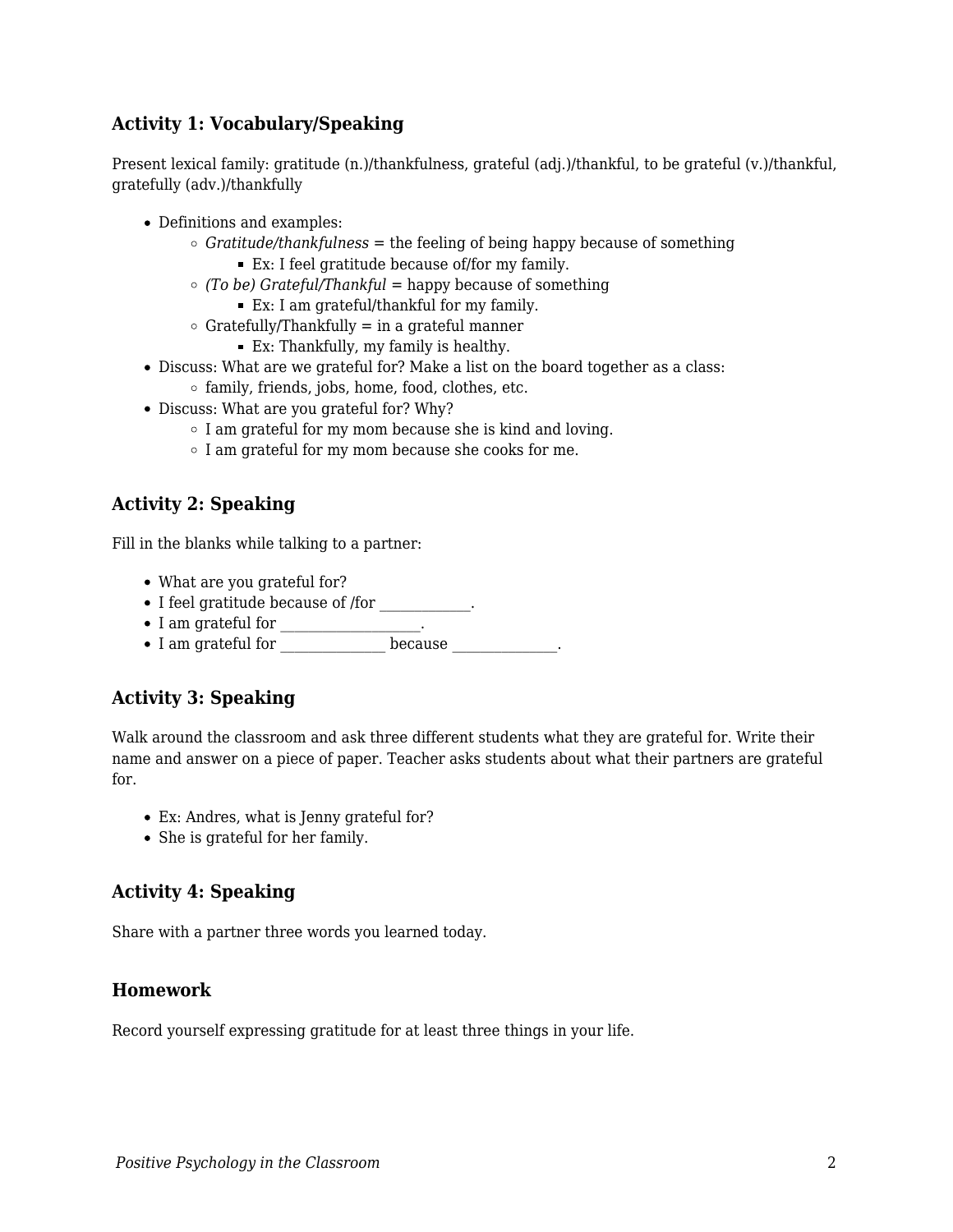## **Follow-up**

### **Tuesday:**

Write a thank-you note to the annonymous donor that gave each student \$200. Teacher explains what a thank-you note looks like and gives some time to the students to write their notes. Please bring those to the office before Wednesday at 3pm. They will be bound in a book, so doing this on normal paper would work great.

#### **Wednesday:**

1-2 min: Express gratitude for something/someone in your life using the expression *I feel gratitude because of/for....* Share with a partner.

#### **Thursday:**

1-2 min: Express gratitude for something/someone in your life using the expression *I am grateful/thankful for...* Share with a partner.